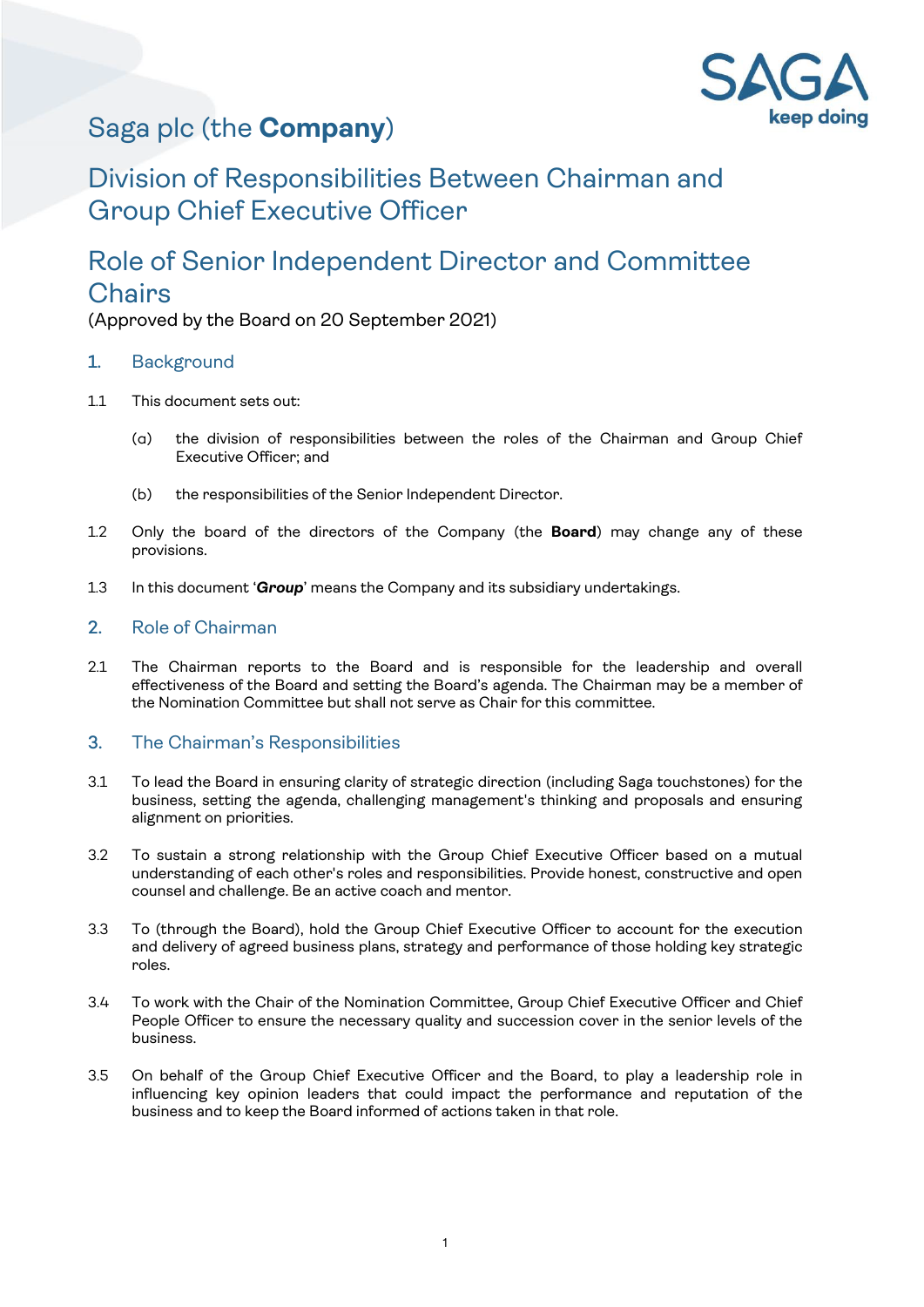- 3.6 To ensure the Board is an open, collegiate, high performing team with a shared sense of purpose and that there is open and constructive debate which includes all its directors.
- 3.7 To manage the Board discussions effectively including around M&A activity and to run the Board effectively by ensuring meetings are held with appropriate frequency, and that the Board agenda is forward-looking and reflects the important issues facing the Group, with an emphasis on strategic rather than routine issues.
- 3.8 To work with the Group Chief Executive Officer and the Board to ensure the business strategy is reviewed regularly and adapts to changes in the commercial and external environment.
- 3.9 To attend regular meetings with the Group Chief Executive Officer and members of the Executive Leadership Team to discuss growth and innovation.
- 3.10 To promote a culture of openness and debate, in particular by facilitating the effective contribution of non-executive directors and ensuring constructive relations between executive and non-executive directors.
- 3.11 To ensure the Board receives accurate, clear and timely information to support sound decisionmaking and enable individual directors to fulfil their duties as directors.
- 3.12 To oversee the company secretary's responsibilities for ensuring good information flows within the Board and its Committees and between senior management and non-executive directors, as well as facilitating induction and assisting with personal development as required.
- 3.13 To hold meetings with the non-executive directors without executive directors or senior management present.
- 3.14 To ensure, with the support of the company secretary, that new directors are provided with a full, formal and tailored induction programme on joining the Board.
- 3.15 To work with the Senior Independent Director to ensure effective communication by the Group with its shareholders, including discussing strategy with major shareholders; and to keep the Board informed of such discussions. To ensure that shareholders' views are communicated to the Board as a whole so that all directors develop an understanding of their views.
- 3.16 To set an example and to communicate to the Group's colleagues the expectations of the Board in relation to the Group's purpose, culture, values and behaviour.
- 3.17 With the assistance of the company secretary, to promote high standards of corporate governance, in compliance with the UK Corporate Governance Code. and to monitor the observance of relevant regulations and to ensure the affairs of the Group are conducted in accordance with the highest standard of integrity, probity and applicable principles and rules of the UKLA and the Company's articles of association, Board-approval procedures and the resolutions of the Board from time to time.
- 3.18 To deal, together with the Whistleblowing Champion, with complaints and concerns about the Group Chief Executive Officer and any other member of the Group Executive reported under the Company's Speak up procedures.

#### 4. The Group Chief Executive Officer's Responsibilities

4.1 To develop, propose and regularly review Group strategy, annual plans and commercial objectives to the Board, having regard to the Company's responsibilities to its shareholders and the Group's responsibilities to its customers, employees and other stakeholders.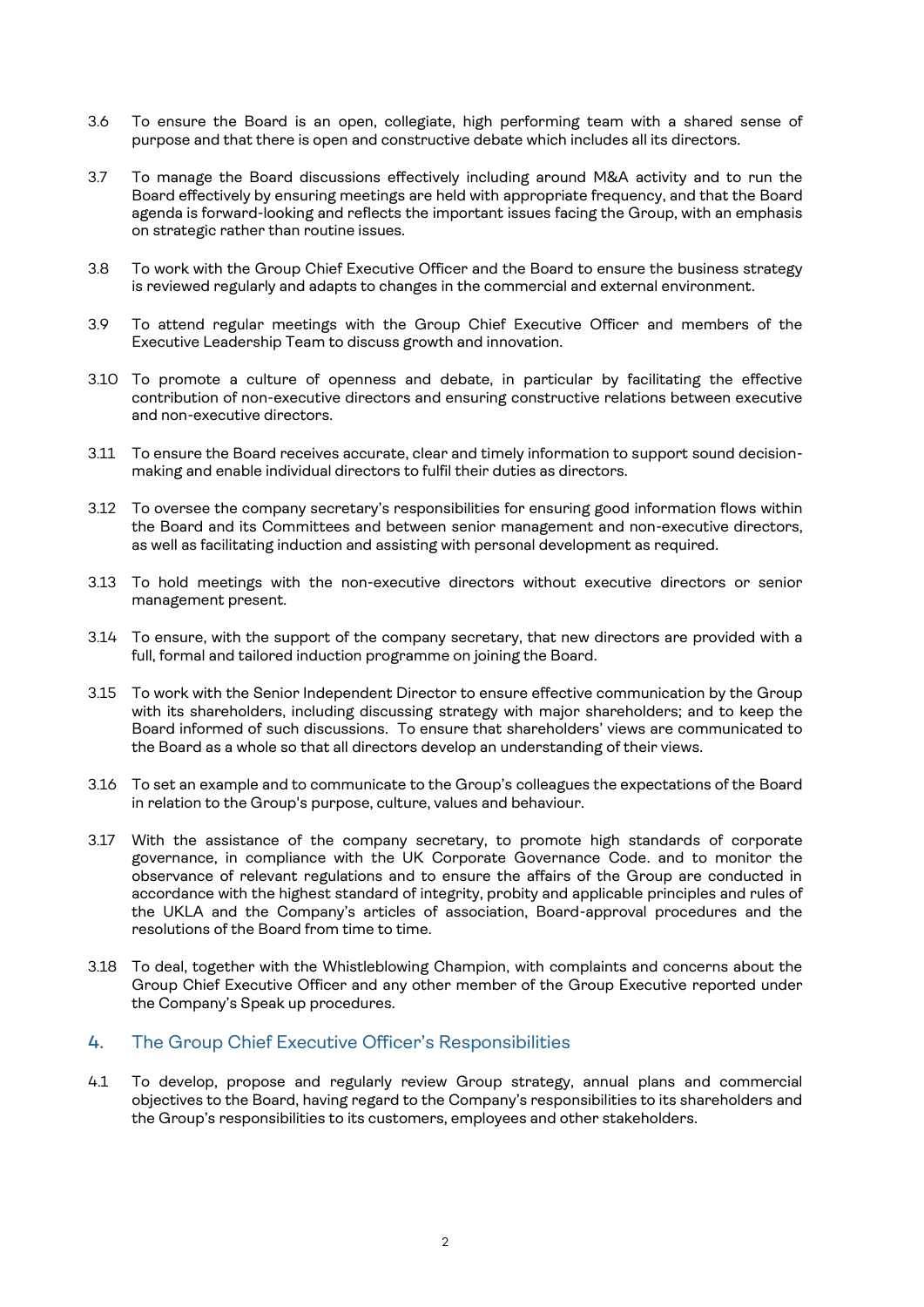- 4.2 To lead the executive team in the day-to-day management of the Group to pursue the Group's commercial objectives and execute Group strategy, as approved by the Board.
- 4.3 To manage the Group's risk profile, including the health and safety performance of the business, in line with the extent of risk identified as acceptable by the Board and to ensure that appropriate internal controls are in place.
- 4.4 To ensure, with the executive team, that Board decisions are implemented effectively and that significant decisions and important matters (including complex, contentious or sensitive issues) are communicated to the Board.
- 4.5 To ensure the executive team gives appropriate priority to providing accurate, clear and timely reports to the Board.
- 4.6 To make recommendations on remuneration policies, executive remuneration and terms of employment for senior employees.
- 4.7 To advise and make recommendations in respect of Board nominations and succession planning and plan for succession and replacement of key senior management.
- 4.8 To ensure, with the support of the company secretary, that the Group acts with the highest standard of integrity, probity and in line applicable principles and rules of the UKLA and the Company's constitution, with regard to the UK Corporate Governance Code 2018. Ensure that the executive team complies with the terms on which matters are delegated by the Board, and the terms of reference of Board Committees, and to ensure matters outside the authority of the executive team are escalated to the Board.
- 4.9 To ensure that the development needs of the executive directors and senior management are identified and met.
- 4.10 To ensure effective communication with shareholders and that appropriate, timely and accurate information is disclosed to the market, with issues escalated promptly to the Market Disclosure Committee where appropriate.

#### 5. Senior Independent Director's Responsibilities to Shareholders

- 5.1 To be available to shareholders if they have concerns where contact through the normal channels of Chairman, Group Chief Executive Officer or executive directors has failed to resolve or for which such contact is inappropriate.
- 5.2 To ensure effective communication by the Group with its shareholders, including contacting major shareholders proactively when appropriate to discuss governance and strategy

## 6. Senior Independent Director's Responsibilities to the Chairman and Other **Directors**

- 6.1 To sustain a strong relationship with the Chairman based on a mutual understanding of each other's roles and responsibilities.
- 6.2 To sustain a strong relationship with the Group Chief Executive Officer and spend sufficient time with the Group Chief Executive Officer and with the Chairman to be able to provide honest, constructive and open counsel and challenge when the need arises.
- 6.3 To serve as an intermediary for the other directors when necessary.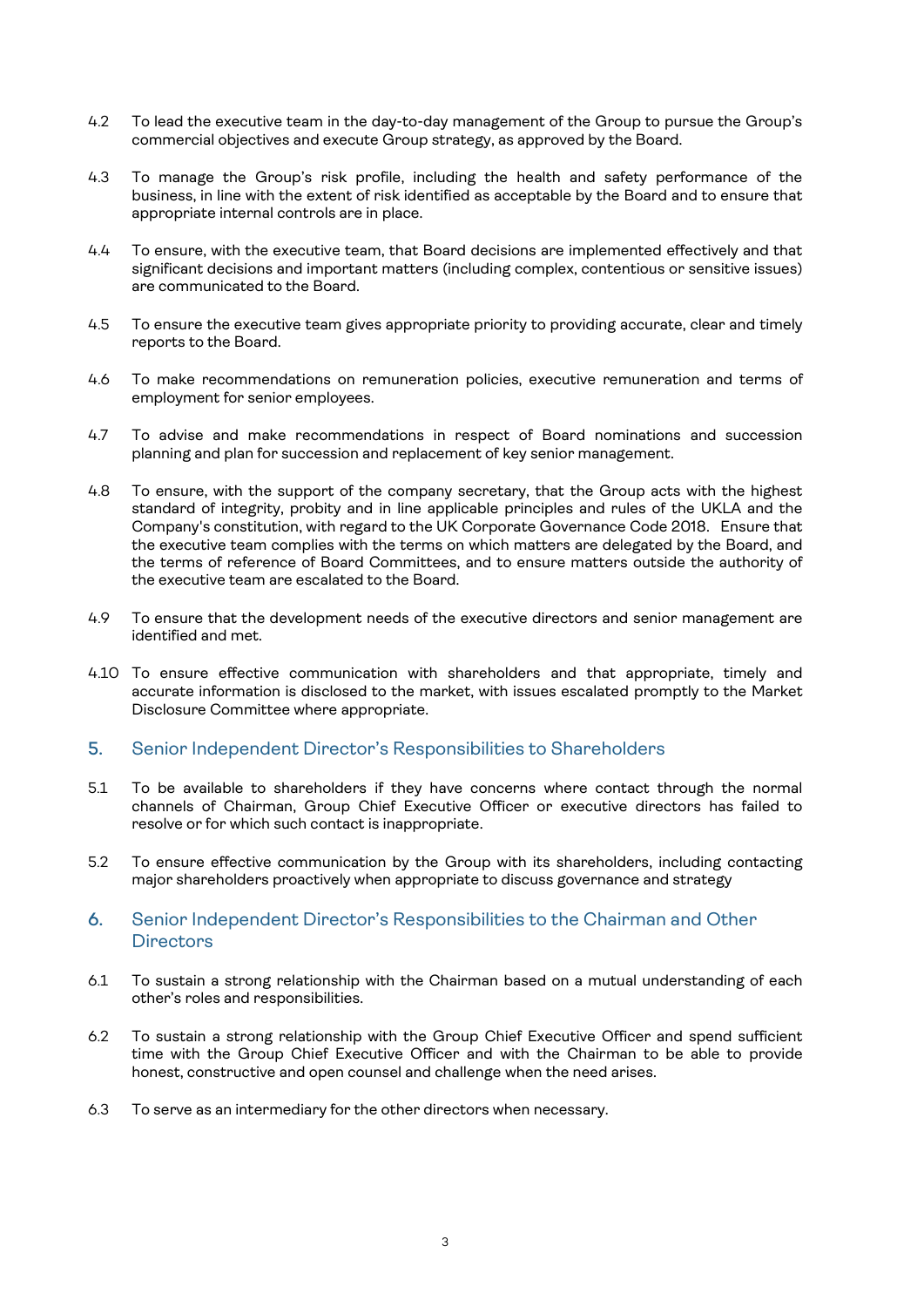6.4 To meet other non-executive directors without the Chairman present at least once a year to appraise the Chairman's performance, taking into account the views of executive directors, and on such other occasions as are deemed appropriate.

## 7. Board Committee Chairs' Responsibilities

- 7.1 To provide high quality reporting to the Board on Committee activities (including escalation of and identification of solutions to issues and concerns identified by the Committee) and be responsible for the overall effectiveness of the Committee including but not limited to;
	- (a) ensuring that Committee acts, and meetings are held, in accordance with the relevant terms of reference;
	- (b) setting the agenda and ensuring that there is sufficient time to discuss agenda items (with the support of the company secretary);
	- (c) ensuring that the Committee operates effectively as a team and engages and supports individual members to enhance Committee activities and discussion;
	- (d) managing discussion and ensuring that it is on topic, productive and professional whilst achieving closure on issues;
	- (e) ensuring appropriate flow of timely and high-quality information to the Committee and its members so that the Committee is able to provide appropriate assurance to the Board on the issues within its terms of reference;
	- (f) ensuring the Committee members receive appropriate induction and ongoing training; and
	- (g) ensuring that minutes are complete and accurate, and reviewed at the next meeting.
- 7.2 To provide leadership and ensure Committee members are aware of their obligations and that the Committee complies with its responsibilities.
- 7.3 To act for the Committee between the formal meetings in accordance with the Committee's terms of reference.
- 7.4 To attend the annual general meeting of the Company prepared to respond to any shareholder questions on the Committee's activities and responsibilities.
- 7.5 To seek engagement with shareholders on significant matters related to the Committee's areas of responsibility.
- 7.6 To ensure that the Committee produces a report of its activities to be included in the Company's annual report.

## Role of Non-Executive Director - Employee Champion

- 7.7 To ensure that employee views and opinions are communicated to the Board as a whole so that all directors develop an understanding of the view of Saga's workforce.
- 7.8 To attend the People Committee at least twice a year to observe the discussion relating to:
	- Remuneration, reward and recognition
	- Employee engagement